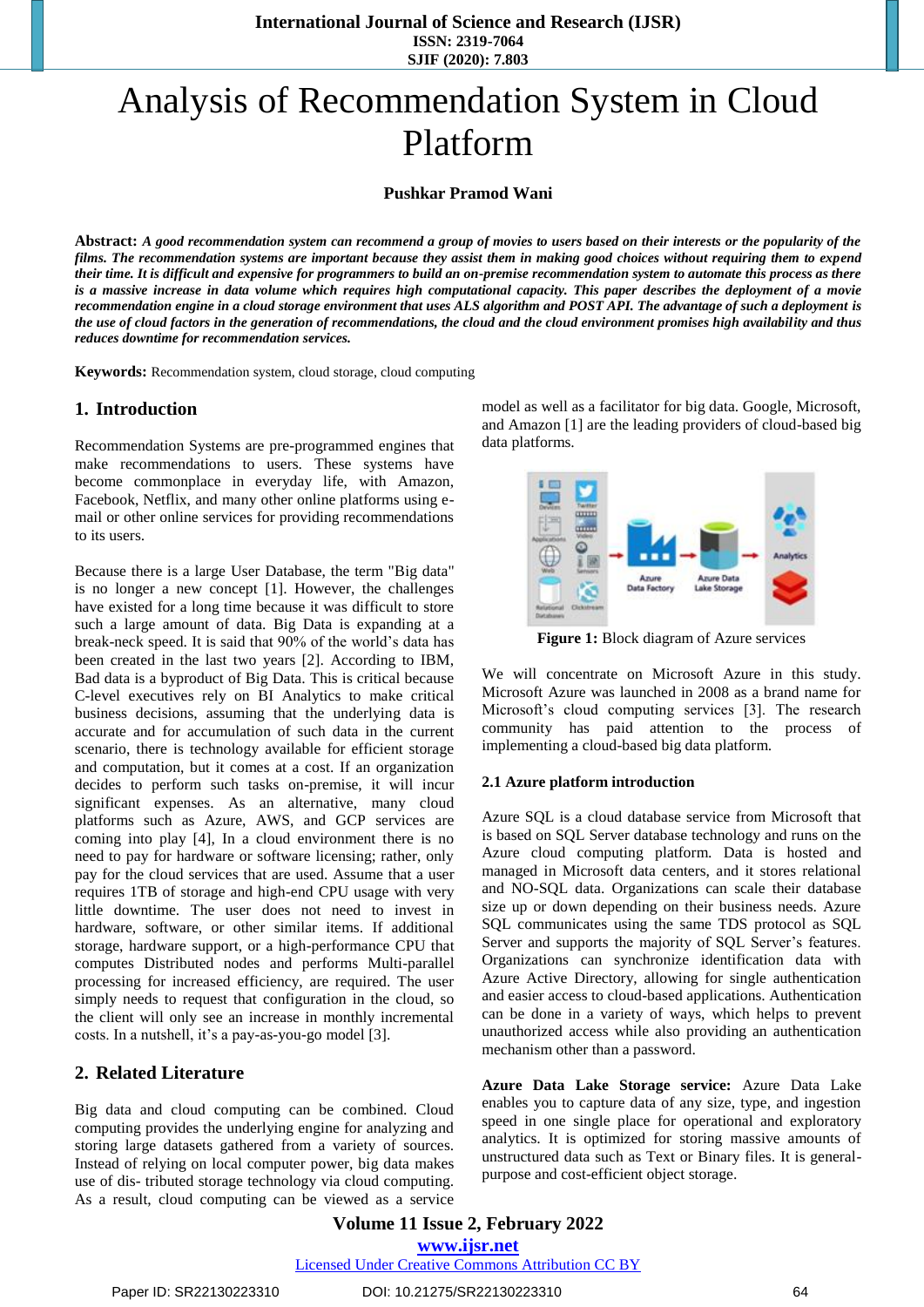

**Figure 3:** Matrix factorization

**Azure Data factory:** Going to power the Ingestion process, place where the pipelines are used to run tasks/activities required for the Data flow. Activities can be used for Data movement, Data transformation (Ex: Copy activity, Performing JOIN, PIVOT operations for data transformation)

**Azure DataBricks:** This allows us to query and explore data via Python, R, Scala, SQL, etc. by creating distributed clusters i.e.., the data is processed in DataBricks.

**Data Warehouse:** Once the data is processed, we can analyze the data as DW has Multi parallel processing (MPP). MPP is designed to handle multiple operations simultaneously.

## **3. System Model**

The recommendation engine used in this project is Collaborative Filtering (Figure 2), in collaborative filtering [7] items are published or recommended by grouping similar kinds of users. It works by collecting data from users in the form of ratings, then determining their similarity to recommend a set of movies. It is based on the users' opinions. It identifies users who share similar viewpoints, and then based on the similarity in reviews it recommends a set of movies that the user may prefer to watch [8].

#### **Alternating least squares**

The Alternating Least Squares (ALS) algorithm is a matrix factorization algorithm(Figure 3) that runs in a parallel fashion. ALS uses Apache Spark and is designed to solve large-scale collaborative filtering problems. ALS is doing a good job of resolving the Ratings data's sparsity [6].

The ALS algorithm's goal is to estimate the entire rating matrix *Rij* u*i* x *pj* (Figure 4). This problem can be formulated as an optimization problem in which the goal is to minimize an objective function and find the best *ui* and *pj* . We want to reduce the least-squares error of the observed ratings in particular.





**Figure 5:** Data Pipeline in Azure Data Factory

#### **Building a Data pipeline in Azure Data Factory**

In this section, we'll outline the steps for constructing a pipeline that will ingest data from Azure Data lake storage (ADLs) and process it further.

The pipeline can be constructed in Azure Data Factory(ADF), [5] ADF Consists of Integration Runtime (IR), Pipeline, Activity, Linked services.

*Activity:* Activities within Azure Data Factory define the actions that will be performed on the data.

*Linked service:* Services linking the Dataset with the Activity. *Integration Runtime:* It is a fully managed, serverless compute infrastructure. It executes a particular activity.

*Pipeline:* A pipeline is a logical grouping of activities that together perform a task.

**Step 1:** Once Debug runs successfully. Then the pipeline can be Published in the ADF, followed by the pipeline can be triggered using different triggering methods such as schedule trigger, tumbling window trigger, or event-based trigger.

**Step 2:** Initially we check whether the ADLS has the valid data files

- a) If **False** then the pipeline will wait for a specified amount of time as hard-core by the user.
- b) If **True** then the output across GetMetaData (Buffer) entity is read by the if-else conditions, if the schema matches with the Raw data then the Raw data is copied to the intermediate or staging phase (VALIDATED FOLDER) in ADLS and if the schema does not match then the Raw data is copied to the intermediate or staging phase (REJECTED FOLDER) in ADLs.

**Step 3:** Once the condition is satisfied then the Raw- data (Movies.csv, Ratings.csv) will be fed into the Notebook, To run the Notebook the spark clusters are created and the ALS algorithm is run in a multi-parallel processing fashion and obtained result is then shared with the user via email.

Licensed Under Creative Commons Attribution CC BY